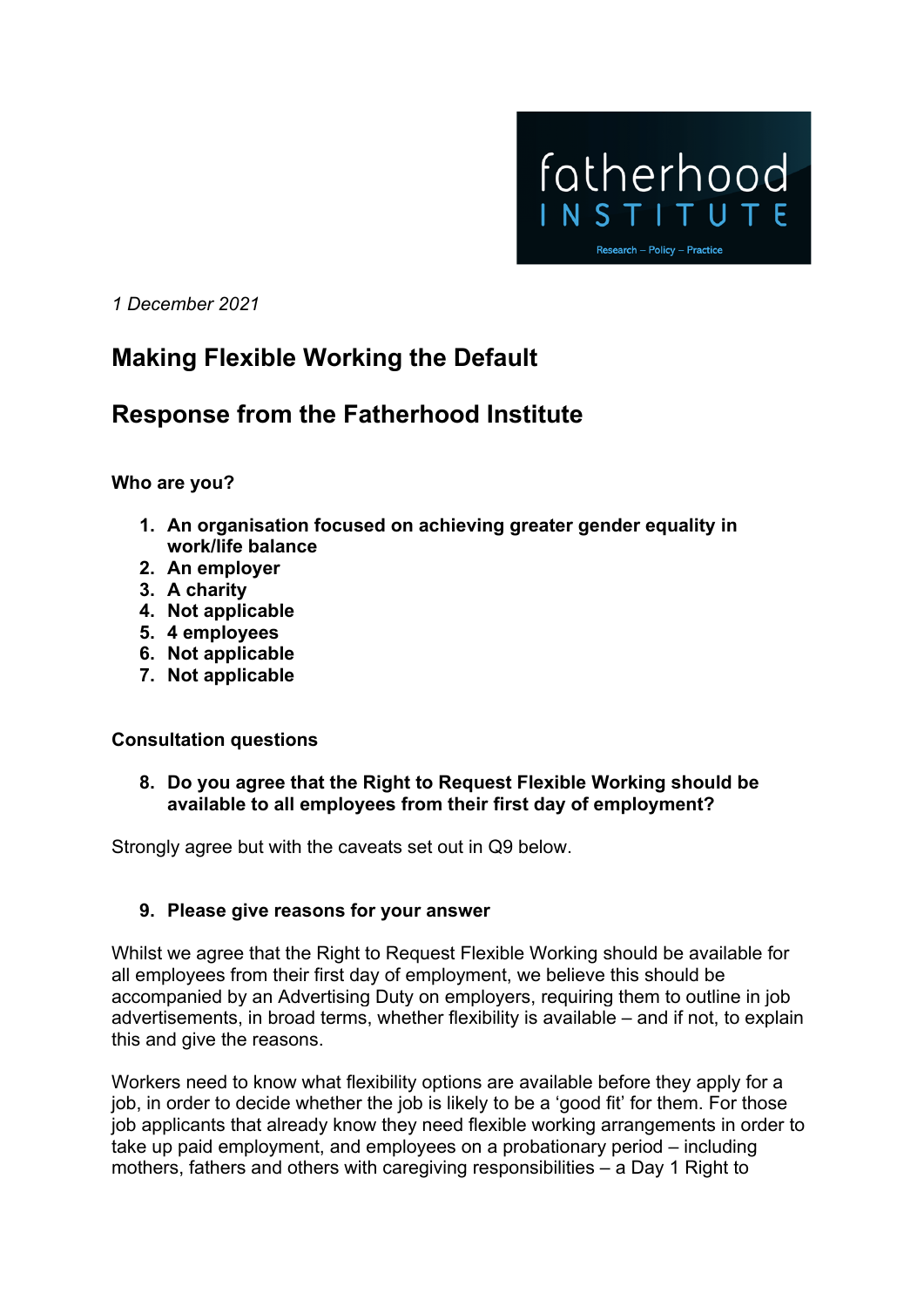Request Flexible Working would not, in itself, improve their situation, and might lead to their being discriminated against.

If no information about the availability of flexible options is outlined in job advertisements/ role descriptions, such individuals would continue – as now – to face a choice of either a) flagging their need to make such a request 'cold' at job interview stage, and thus risk not being offered the job; or b) waiting until they were appointed, risking consequential damage to their relationship with their employer at the very start of their employment.

Both of these choices (a & b in the previous paragraph) create an unhelpful tension between the (potential) employee and employer, and could cause insoluble difficulties, if the employer takes a dim view of flexible working (as many do, evidenced by the fact that almost a third of flexible working requests, once made, are turned down<sup>1</sup>).

Thus, shortening the qualifying period to zero does not, in itself, require employers to think substantially differently about flexible working, whereas the addition of an Advertising Duty would – because it would necessitate a shift from a *reactive* mindset ("we deal with individual requests on a case by case basis, if/when they arrive") to a *proactive* mindset ("we have a clear and transparent organisational strategy on flexible working, which we communicate in advance to all existing and prospective employees, including before joining the organisation").

An Advertising Duty would put employers in the position of having to develop and communicate in advance, in broad terms, their strategies around flexible working. This, along with pay and other benefits, is a key factor in people's decision-making when seeking employment; it is part of how both parties to the employment contract achieve a 'good fit'.

The shift to a *proactive* mindset around flexibility is also likely to be an important step towards a more gender-equal workplace culture, because it would move the focus away from individual employees (often women, sometimes men, with caregiving responsibilities) *troubling the status quo*, and towards employers *setting their stall out* for all to see (in other words, making transparent the extent of their acceptance of, and interest in supporting, ALL employees' juggling of work and domestic commitments, regardless of their gender). A study backed by the Government's own Behavioural Insights Team found that including information about flexible working in job advertisements led to a third more women being hired for senior positions<sup>2</sup>.

Proactive mindsets on flexible working matter for men as well as women: we know that fathers, like mothers, want more access to flexible working arrangements – but are less likely to achieve these.

The Government's Work Life Balance Employee survey (now discontinued) allows us to observe trends in flexible working by fathers. From the early to mid-2000s, the percentage of fathers working flexitime rose from 20% to 33%, with home-working up

<sup>1</sup> https://www.tuc.org.uk/news/one-three-flexible-working-requests-turned-down-tuc-poll-reveals

<sup>2</sup> https://www.weforum.org/agenda/2020/12/zurich-flexible-working-women-diversity/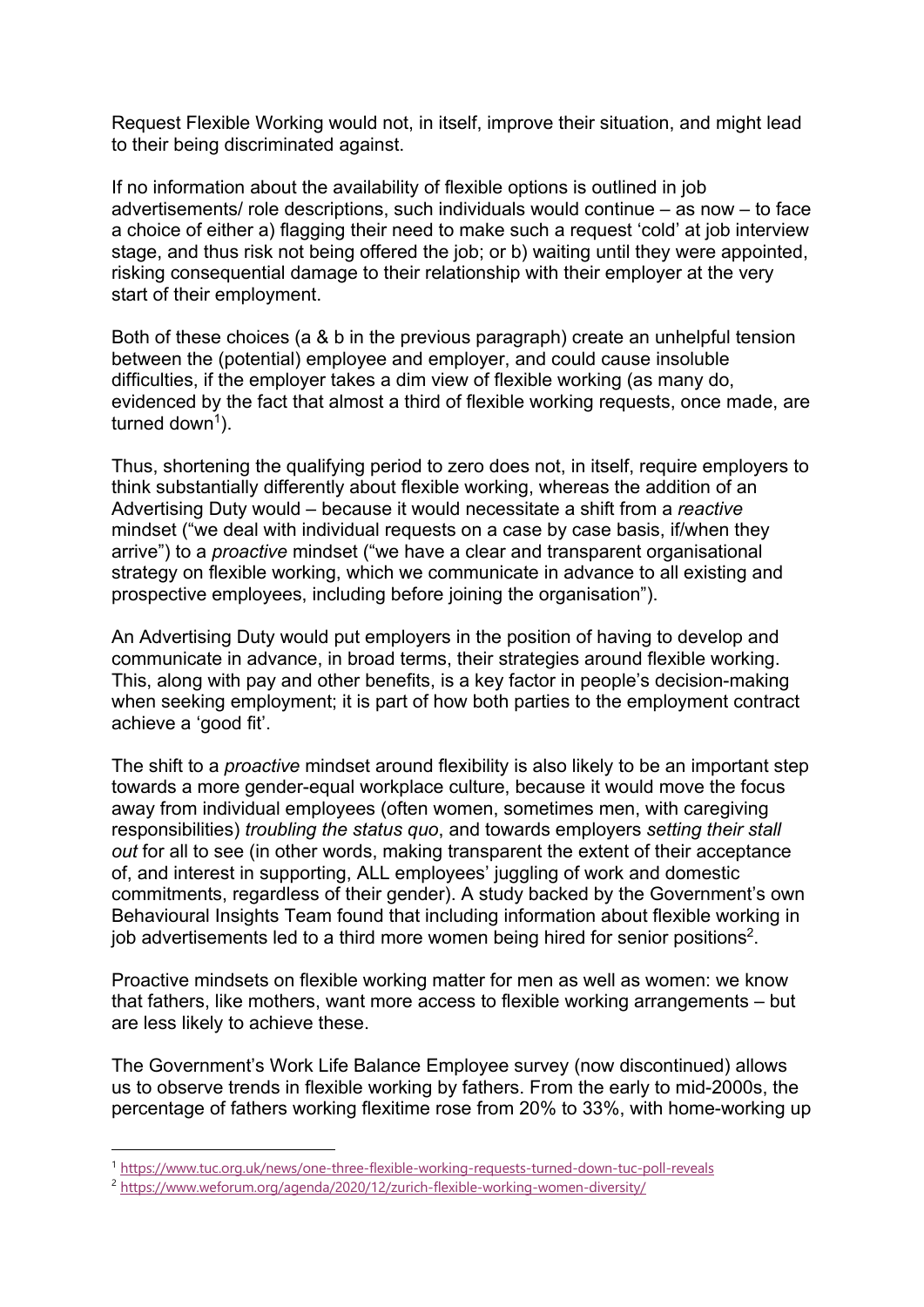from 6% to 28%, compressed-week-working from 5% to 15%, and term-time working from 8% to 13%. When the survey was re-run early in 2011, 48% of fathers with dependent children were working flexibly: fewer – but not substantially fewer – than the 59% of mothers who were doing so. The relatively narrow gender gap may in part be due to flexibility being available to more fathers than mothers because it is more available to people with higher qualifications, higher skilled jobs and who work in male-dominated industries. Low-income fathers have less access to flexible working options.

Our Nuffield Foundation-funded study *Lockdown Fathers: The untold story* found that three-quarters (76%) of a nationally representative sample of partnered fathers who spent the spring 2020 lockdown full-time at home, said they wanted to work more flexibly in future, with  $63\%$  hoping to work more from home<sup>3</sup>.

However, fathers' requests for flexible working are refused by employers at almost twice the rate of mothers'. Fathers are also twice as likely as mothers to fear that asking for flexible working will damage their careers. Nevertheless, surveys have found substantial proportions of fathers (between 18% and 30%) requesting flexible working for childcare needs or to spend more time with their family. It is also worth noting that fathers may be underrepresented in such figures because men are far more likely than women to work flexibly 'under the radar'.

While men's lower propensity to make flexible working requests is often assumed to result from lack of interest, there are in fact many other likely explanations.

Fathers in partner-couples are much more likely than their wives/ partners to be the main or sole earner, to work longer hours and to have longer commutes; this may engender a particular reluctance among fathers on whom the family's financial security depends, to 'rock the boat' with their employer by taking the risk of making a flexible working request<sup>4</sup>.

But gendered workplace cultures may also contribute to men's reluctance. Even organisations with clear flexible working policies may not actively and effectively promote these to men. Employers', line managers' and workers' attitudes and behaviours may be influential: traditionalist views that position as men as providers and women as caregivers, and an emphasis on demonstrating high work orientation through long hours working, are common. Arranging working hours to fit around caregiving commitments may be viewed as more acceptable for female than for male workers. A study that used a 'vignette' method to assess managers' attitudes to fictitious fathers and mothers with equivalent skills and qualifications seeking parttime employment, found the fathers regarded with greater suspicion and judged less committed to their work<sup>5</sup>.

<sup>&</sup>lt;sup>3</sup> Burgess, A. & Goldman, R. (2021) Lockdown Fathers: the untold story (full report). Contemporary Fathers in the UK series. London: Fatherhood Institute http://www.fatherhoodinstitute.org/wp-

content/uploads/2021/05/Lockdown-Fathers-Full-Report.pdf<br><sup>4</sup> Burgess, A. & Davies, J., (2017). Cash or Carry? Fathers combining work and care in the UK (Ful Report). Contemporary Fathers in the UK series. Marlborough: Fatherhood Institute http://www.fatherhoodinstitute.org/wp-content/uploads/2017/12/Cashand-carry-Full-Report-PDF.pdf<br><sup>5</sup> https://pearl.plymouth.ac.uk/handle/10026.1/14676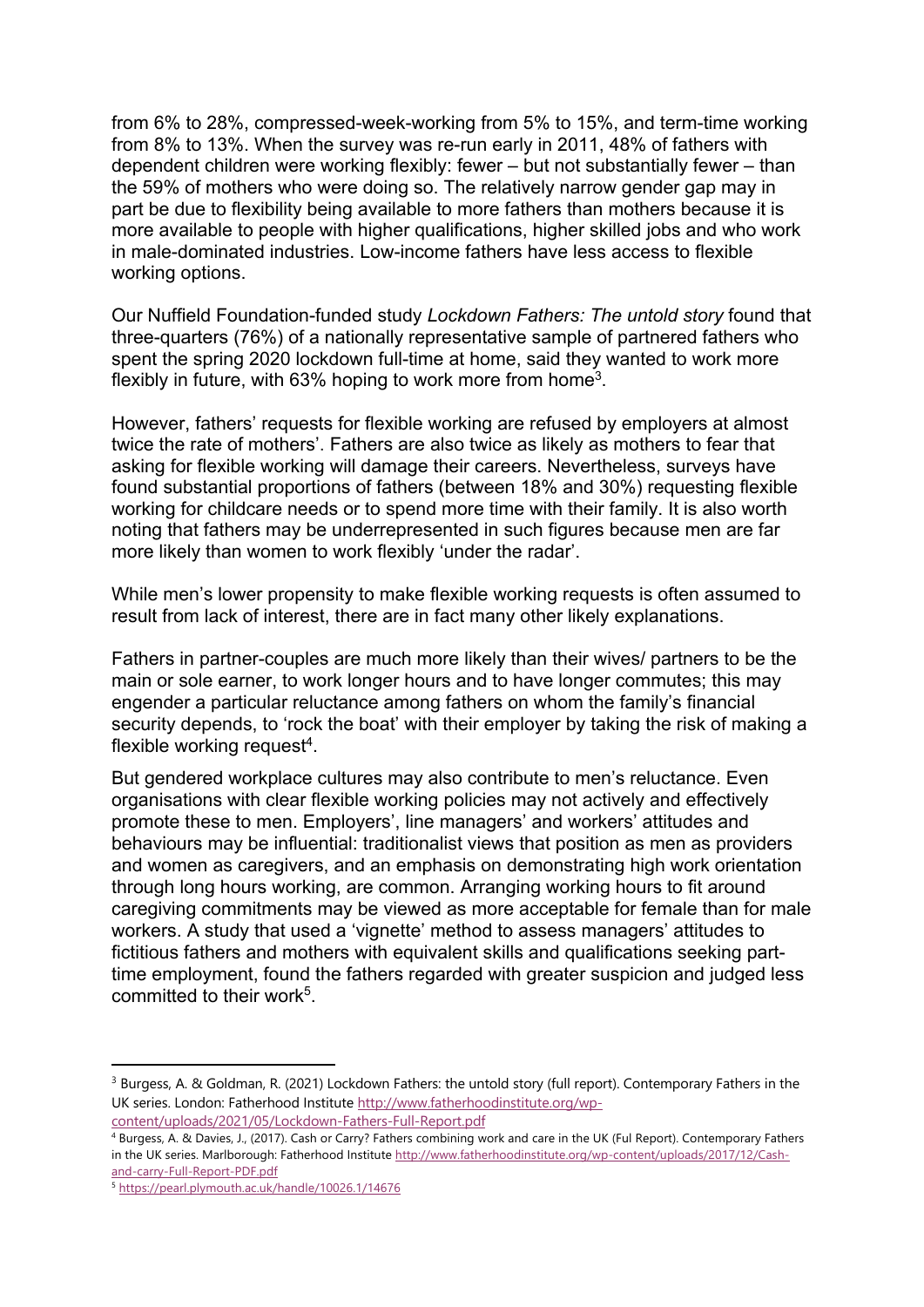A recent study using data from *Understanding Society*, the UK Household Longitudinal Survey, found that almost a third of fathers believed flexible working arrangements that reduce working hours are unavailable to them, compared with one-tenth of mothers<sup>6</sup>. Fathers with lower education levels, in lower status occupations, working in the private sector and in workplaces without trade union presence were more likely to believe that FWAs are unavailable.

When fathers do attempt to work flexibly, they, like mothers, face challenges. A poll of 3,000 working parents found that one in ten fathers had quit a job after having a flexible working request turned down; one in five with flexible arrangements felt discriminated against by their managers and co-workers, and a quarter said their line manager did not understand the pressures of juggling work with family life<sup>7</sup>.

A *Day 1 Right to Request Flexible Working plus Advertising Duty* could help break down differential take-up of flexible working, nudging employers to make transparent what kinds of flexible working arrangements might be possible for particular roles, and define where such arrangements are not available (with suitable justification) – and communicate this *to the entire workforce, including men*, rather than just considering individual requests from (mostly female) employees when they come up.

An additional Duty to Report annually, by gender and parental status (children aged 11 and under), the number of flexible working requests made and granted – initially by companies with 250+ employees (as for Gender Pay Gap reporting) – would enhance employers' focus on this issue.

Finally, failure to support fathers who can work flexibly (in time or location) damages children and is costly for government: A very large UK study found that children whose fathers had no access to flexible working when they were born, exhibited more emotional and behavioural difficulties at age three<sup>8</sup>.

**10. In your organisation, do you currently accept requests for flexible working arrangements from employees that have less than 26 weeks continuous service? Please answer this question from the perspective of the employer.**

Yes

**11.Given your experiences of Covid-19 as well as prior to the pandemic, do all of the business reasons for rejecting a flexible working request remain valid? Please answer this question from the perspective of the employer.**

Don't know.

<sup>6</sup> Cook R, O'Brien M, Connolly S, Aldrich M, Speight S. Fathers' Perceptions of the Availability of Flexible Working Arrangements: Evidence from the UK. Work, Employment and Society. November 2020. doi:10.1177/0950017020946687 <sup>7</sup> https://www.peoplemanagement.co.uk/news/articles/fathers-struggle-to-get-flexible-work#gref

<sup>&</sup>lt;sup>8</sup> Dex S. ard, Ward K. (2007). *Parental Care and Employment in Early Childhood*. Working Paper Series No 57 Manchester: Equal Opportunities Commission http://www.fatherhoodinstitute.org/uploads/publications/257.pdf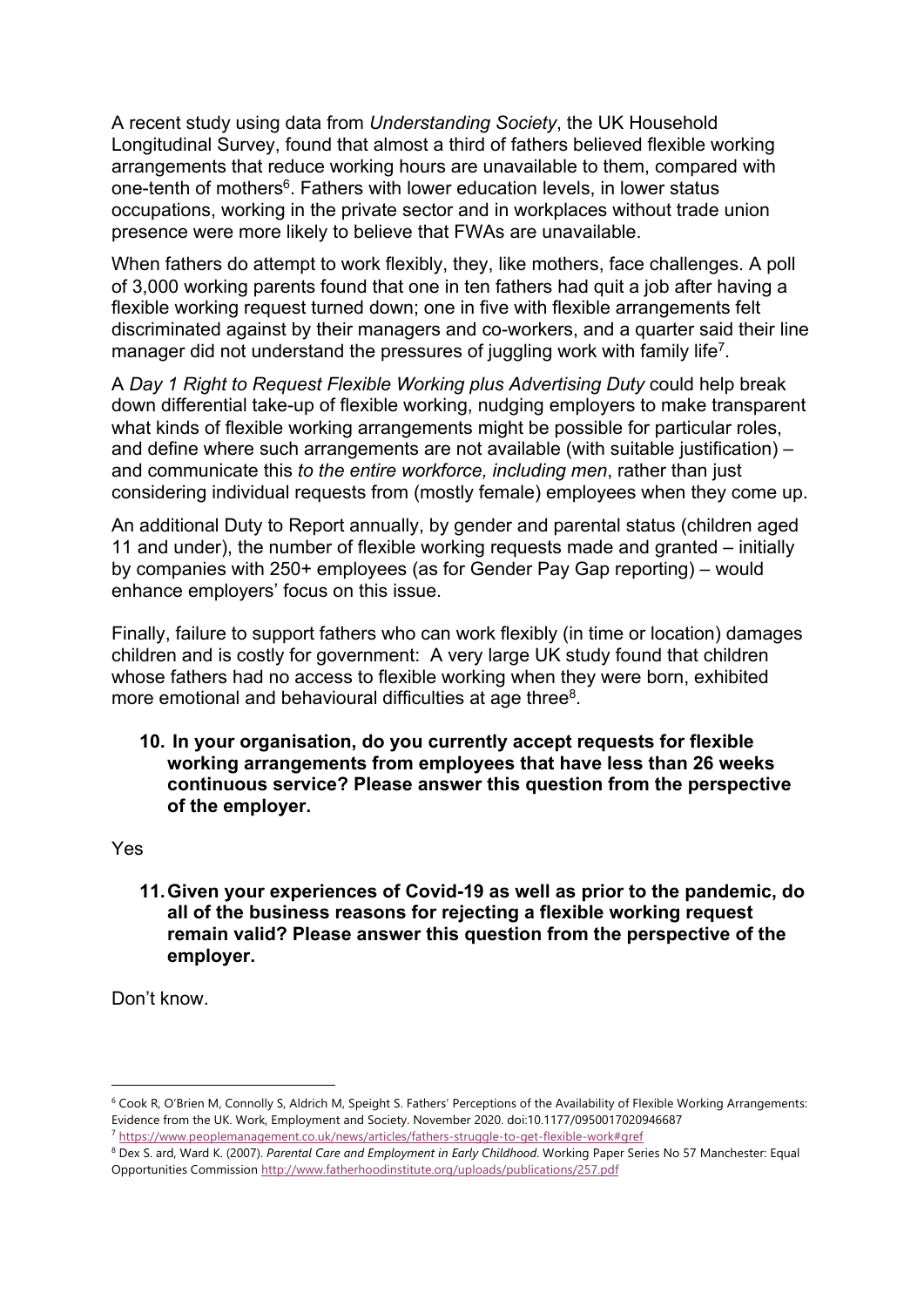**12/13.** Our focus is on the need for employers to develop and promote transparent policies on the availability of flexible working arrangements. We leave it to others to define how best to ensure that employers justify their reasoning for not making such arrangements available.

## **14. Do you agree that employers should be required to show that they have considered alternative working arrangements when rejecting a statutory request for flexible working?**

Don't know.

## **15. Please give reasons for your answer.**

As outlined in Question 11-13 above, our focus is on the need for employers to develop and promote transparent policies on the availability of flexible working arrangements. We leave it to others to define how best to ensure that employers justify their reasoning for not making such arrangements available.

#### **16. Would introducing a requirement on employers to set out a single alternative flexible working arrangement and the business ground for rejecting it place burdens on employers when refusing requests?**

Don't know

## **17. Please give reasons for your answer**

As outlined in Question 11-13 above, our focus is on the need for employers to develop and promote transparent policies on the availability of flexible working arrangements. We leave it to others to define how best to ensure that employers justify their reasoning for not making such arrangements available.

## **18. Do you think that the current statutory framework needs to change in relation to how often an employee can submit a request to work flexibly?**

Yes

## **19. Please give reasons for your answer.**

In practice, most workers would not need to make several requests as they will have thought their situations through carefully before making a request. However, there should be no limits on the number of times workers can make flexible working requests. One application in 12 months may be impractical given that workers may experience multiple life changes during a year that they may need to respond to. For example, changes to caring requirements or health conditions may require existing arrangements to be altered or new flexible working arrangements to be put in place.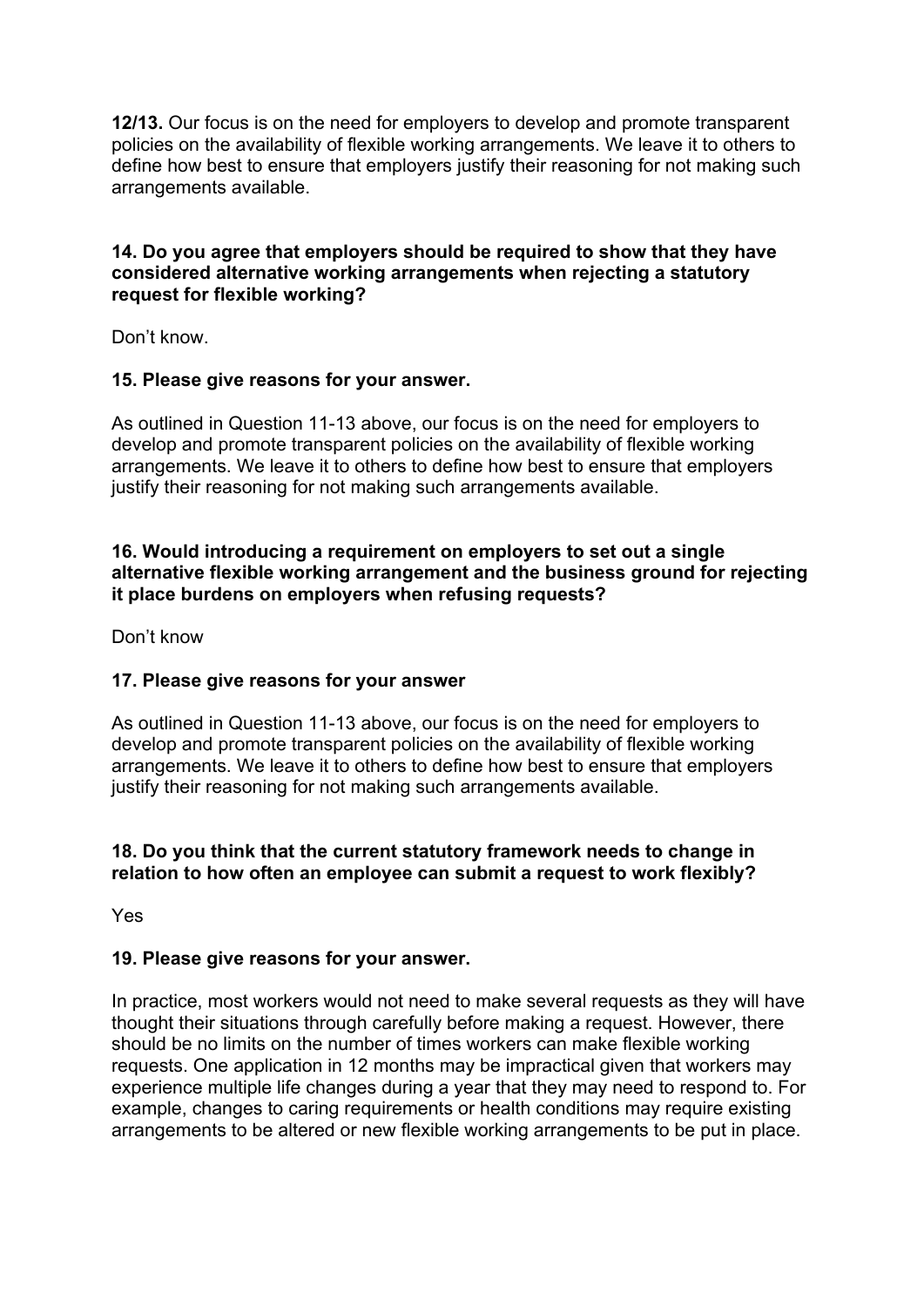The ability to request more than once in a year would also allow workers to respond to changing circumstances within an organisation, for example to increase their own hours where another team member has reduced theirs or a request to remote work as technological changes occur in a company. The current situation where workers are effectively locked out of making flexible working requests for a year following a request could in no way be described as facilitating default flexibility.

If an employer has assessed which types of flexibility are possible within a particular role (as would be the case under an advertising duty) it will be far easier for them to deal with multiple requests in a 12-month period.

## **20. Do you think that the current statutory framework needs to change in relation to how quickly an employer must respond to a flexible working request?**

Yes

## **21. Please give reasons for your answer.**

Yes, employers should be required to respond to flexible working requests much faster than they currently do. A three month wait time is impractical for workers to be able to plan their lives as some changes will need to be met quickly, for example those involving an immediate health issue.

## **22. If the Right to Request flexible working were to be amended to allow multiple requests, how many requests should an employee be allowed to make per year?**

There should not be a limit on the number of requests an individual can make.

## **23. Please give reasons for your answer, including any consideration about costs, benefits and practicalities.**

Currently employees, if a request is accepted, are locked into a contractual change for a 12-month period with no opportunity for review or amendments. Workers' circumstances can change over time, and sometimes at short notice. Allowing multiple requests would recognise this – and if employers have developed a clear flexible working strategy that anticipates the availability or non-availability of particular flexible working arrangements by role or business area (as would be the case if there were an advertising duty) this should make the process of considering an individual's multiple requests relatively straightforward.

## **24. If the Right to Request flexible working were amended to reduce the time period within which employers must respond to a request, how long should employers have to respond?**

Less than two weeks